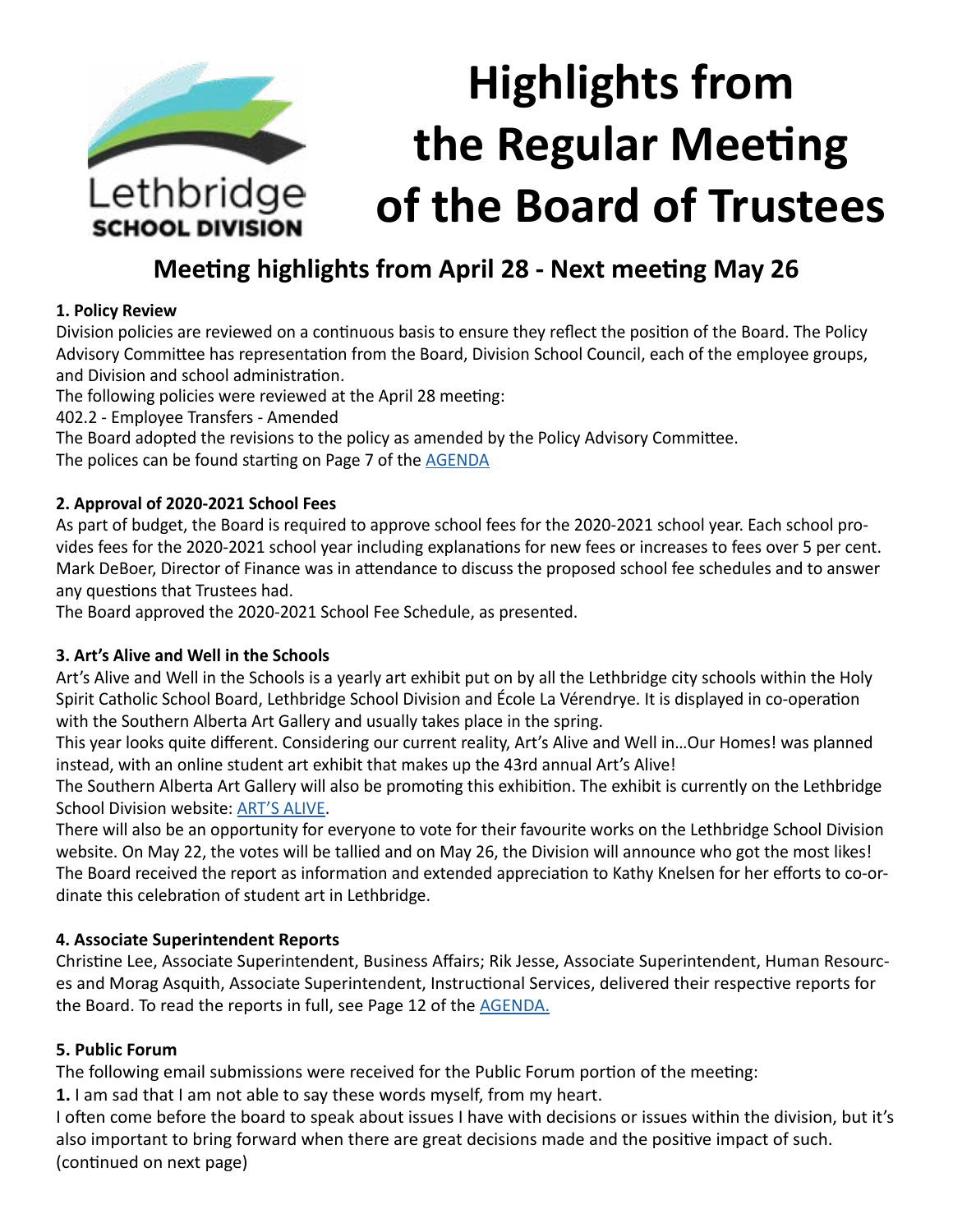# **5. Public Forum**

The recent decision for the Division to retain the services and figure out how to best support all students within the division, by keeping a large number of Educational Assistants in the daily lives of students. The services that they provide are key to the ongoing success of many students within the division.

I have first hand seen the amazing creativity of these phenomenal employees as they figured out ways to best support students, through daily check ins, through book studies, and dissecting the details of each chapter every couple of days. Doing so in similar fashion as they would if they were sitting beside them in the classroom, but now doing so virtually. Helping students brainstorm ideas for their assignment, helping them get that down on paper and then helping them craft sentences and paragraphs. Assisting students to manage the schedules and the life skills required to move from one class to the next through the day. The entire staff at schools have figured out ways to connect and work together with the students to get their best work done as they would have in the classroom.

These EAs are creating schedules and formatting them in the way each student responds and functions. These EAs know the students and are able to continue such important work. They along with the teachers are adapting and keeping the schedules fluid as students and families grow into this new way of learning. The EAs are reading with students virtually, and as the student has problems reading a word, the student holds the book up to the screen. Then the EAs are helping the students with understanding what they read and applying that to different aspects of life to make it impactful for the student.

I would be remiss to not take this opportunity to also give a huge shout out to the teachers and staff at schools in the Division. I have seen remarkable work done, to collaborate with parents and multiple teachers to find what works for each individual student and family. These teachers and staff have been so creative and innovative and all without a single rule book or manual. And the amazing mental health check ins, have been appreciated, we are all in this together.

Huge kudos to the Division, the teachers, all the staff and of course the parents as everyone continues to work together to make the best of this current situation and ensure student success continues to be at the forefront of every decision being made.

Thank you for the bottom of my heart.

# **- Allison Purcell-Pike**

**2.** How is the division addressing the cuts recently made to funding for this school year? I believe ed assistants were, at first, going to go on EI for the remainder of the school year… but were called back due to the change in cuts.

How are caretakers affected?

Are teachers required to be in physically in the schools each day?

 I heard recently that schools in Lethbridge might "reopen" at the beginning of June. Is that a rumor or something being considered?

 And finally, how have schools addressed the need for laptop/tablet access in order to complete online learning…for those students who do not have access to such hardware?

# **- Norine**

# **6. Education Week, April 27 to May 1, 2020**

Education Week provides all Albertans with an opportunity to highlight the important role education plays in shaping the future of our province. The theme for Education Week is "Learning is a Journey."

To celebrate Education Week at the Division level this year, the Lethbridge School Division trustees will recognize staff through correspondence and celebrate the week using the website and social media.

The Board received the report as information. Learn more about Education Week here: [EDUCATION WEEK](https://www.lethsd.ab.ca/our-district/news/post/celebrate-education-week-learning-is-a-journey)